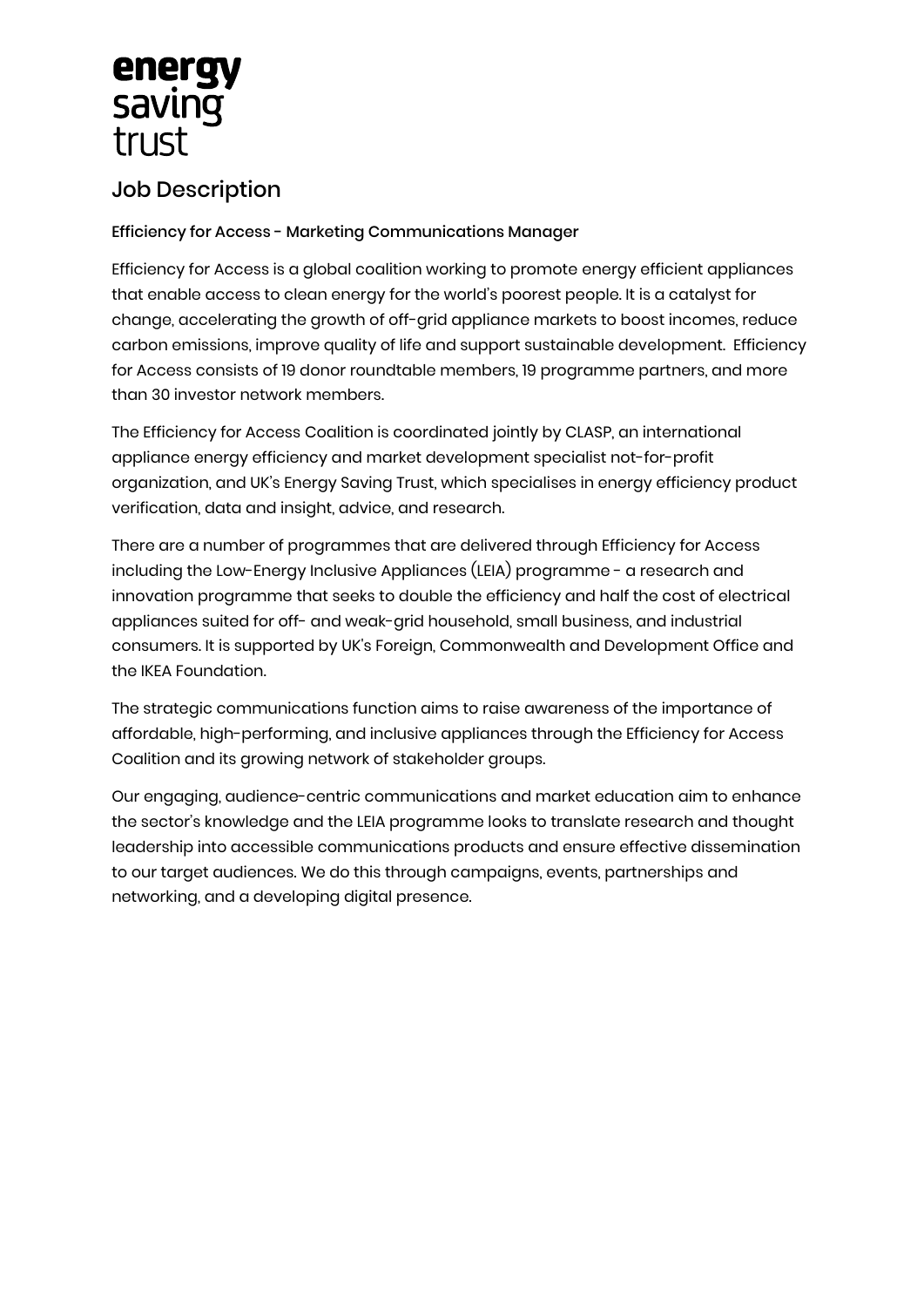

| <b>Role Title</b>                     | Marketing Communications Manager                                                                                                                                                                                                                                                                                                                                                                                                                                                                                                                      |                                  |         |                              |  |
|---------------------------------------|-------------------------------------------------------------------------------------------------------------------------------------------------------------------------------------------------------------------------------------------------------------------------------------------------------------------------------------------------------------------------------------------------------------------------------------------------------------------------------------------------------------------------------------------------------|----------------------------------|---------|------------------------------|--|
| <b>Directorate</b>                    | Marketing and Communications                                                                                                                                                                                                                                                                                                                                                                                                                                                                                                                          |                                  |         |                              |  |
| Line manager                          | Head of Marketing & Campaigns                                                                                                                                                                                                                                                                                                                                                                                                                                                                                                                         |                                  |         |                              |  |
| New/Existing                          | Existing                                                                                                                                                                                                                                                                                                                                                                                                                                                                                                                                              |                                  |         |                              |  |
| Perm/FTC                              | Permanent                                                                                                                                                                                                                                                                                                                                                                                                                                                                                                                                             |                                  | Grade 3 |                              |  |
| <b>Job Purpose</b>                    | To lead on innovative and effective marketing communications to<br>promote Efficiency for Access, deliver Low Energy Inclusive<br>Appliances and other projects, and meet our aims in partnership<br>with a programme partner.                                                                                                                                                                                                                                                                                                                        |                                  |         |                              |  |
| <b>Resource</b>                       | Budget/Equipment                                                                                                                                                                                                                                                                                                                                                                                                                                                                                                                                      | People (staff)<br>Accountability |         | Contractor<br>Accountability |  |
| Management<br><b>Responsibilities</b> | Accountabilities                                                                                                                                                                                                                                                                                                                                                                                                                                                                                                                                      |                                  |         |                              |  |
|                                       | Yes                                                                                                                                                                                                                                                                                                                                                                                                                                                                                                                                                   | Yes                              |         | Yes                          |  |
| <b>Critical</b>                       | This role will:                                                                                                                                                                                                                                                                                                                                                                                                                                                                                                                                       |                                  |         |                              |  |
| <b>Accountabilities</b>               | Devise and deliver annual communication plans for Efficiency<br>$\bullet$<br>for Access, Low Energy Inclusive Appliances, and associated<br>projects and activities that meet our targets and KPIs in<br>collaboration with our programme partners.<br>Devise and deliver effective marketing and communications<br>$\bullet$<br>campaigns to raise awareness of specific themes and activities<br>with target audiences.<br>Maintain effective communication with the programme teams<br>$\bullet$<br>and senior managers to ensure the planning and |                                  |         |                              |  |
|                                       | implementation of partnership and communications activity<br>achieves programme objectives.                                                                                                                                                                                                                                                                                                                                                                                                                                                           |                                  |         |                              |  |
|                                       | Work closely with the programme delivery partner and other<br>$\bullet$<br>partners and ensure that the relationships are effective and<br>meet the requirements of the programme.                                                                                                                                                                                                                                                                                                                                                                    |                                  |         |                              |  |
|                                       | Line manage and develop a team to create effective<br>$\bullet$<br>campaigns, events (virtual and in-person), and content, and<br>support the wider team on communication activities.                                                                                                                                                                                                                                                                                                                                                                 |                                  |         |                              |  |
|                                       | Act as a brand guardian across all communications and ensure<br>$\bullet$<br>that Energy Saving Trust, funders, and partners are appropriately<br>represented.                                                                                                                                                                                                                                                                                                                                                                                        |                                  |         |                              |  |
|                                       | Undertake other activities as required to support the overall<br>٠<br>delivery of the marketing communications strategy.                                                                                                                                                                                                                                                                                                                                                                                                                              |                                  |         |                              |  |